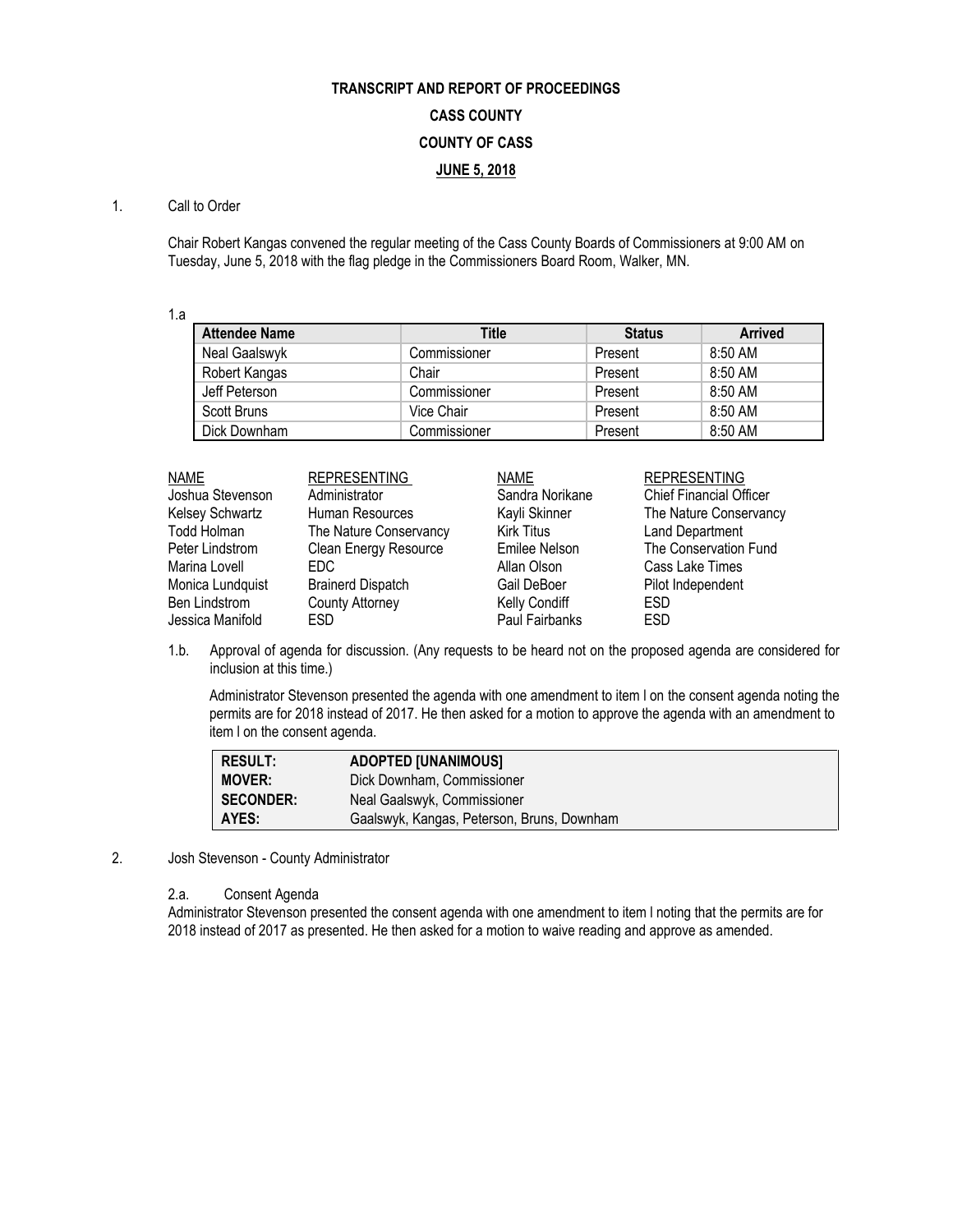Approve - Minutes of May 15th, 2018

Approve – Auditor Warrants dated May 17, 2018 in the amount of \$558,786.59

Approve – Auditor Manual Warrants/Voids/Corrections (Batch 1) dated May 2018 in the amount of \$278,347.33

Approve – Auditor ACH (P1 2018 Tax Settlement Advance) dated May 24, 2018 in the amount of \$7,599,360.79

Approve – Auditor Warrants dated May 24, 2018 in the amount of \$109,578.44

Approve – Auditor Warrants dated May 31, 2018 in the amount of \$349,205.60

Approve – HHVS IFS-SSIS Auditor Warrants dated May 18, 2018 in the amount of \$189,837.23

Approve – HHVS Auditor Warrants dated May 18, 2018 in the amount of \$100,974.06

Approve – HHVS IFS-SSIS Special Auditor Warrants dated May 24, 2018 in the amount of \$104.00

Approve – Grade rating with Dorothy Person, TRAID HR Consulting, for the position of Legal Secretary, Grade 19.

Receive & file - Appointment of Kelsey Schwartz, Human Resource and Payroll Benefits Coordinator, Grade 31, Step 1, effective June 4, 2018.

Receive & file – Appointment of Jessica Lego, Accountant, Grade 21, Step 4, effective June 2, 2018.

Receive & file – Appointment of Edy Asell, Deputy Auditor – Treasurer I, Grade 18, Step 7, effective June 2, 2018.

Receive & file – Appointment of Jared Morrill, Deputy Auditor – Treasurer II, Grade 24, Step 2, effective June 13, 2018.

Receive & file - Notice of appointment of Brian Floria, Engineering Technician I, Grade 26, Step 1, effective June 11, 2018.

Receive & file - Notice of probation completion for Wade Larson, Motor Equipment Operator, Grade 21, Step 2, effective May 27, 2018.

Receive & file - Notice of probation completion for Rick McNamara, Motor Equipment Operator, Grade 21, Step 2, effective May 27, 2018.

Receive & file - Notice of resignation of Michael Barone, Child Support Supervisor I, effective May 10, 2018 and receive and file the notice of intent to fill budgeted Child Support Supervisor I position, Grade 31.

Receive & file - Notice of resignation of Tonya Heldt, County Team Leader, effective June 15, 2018 and receive and file the notice of intent to fill budgeted County Team Leader position, Grade 31.

Off Sale Intoxicating:

Hwy 317 Liquor Locker – Hwy 371 Liquor Locker, LLC – Powers

Lake Country Grocery & Liquor – Brian C. Palkovich – Crooked Lake

Corner Store Liquors, LLC – WRD Holdings, LLC – Sylvan

Y Bottle Shop – TGL, Corp - Shingobee

On & Off Sale Intoxicating including Sunday:

The Merit – Trapper's Landing Management Company – Pine Lake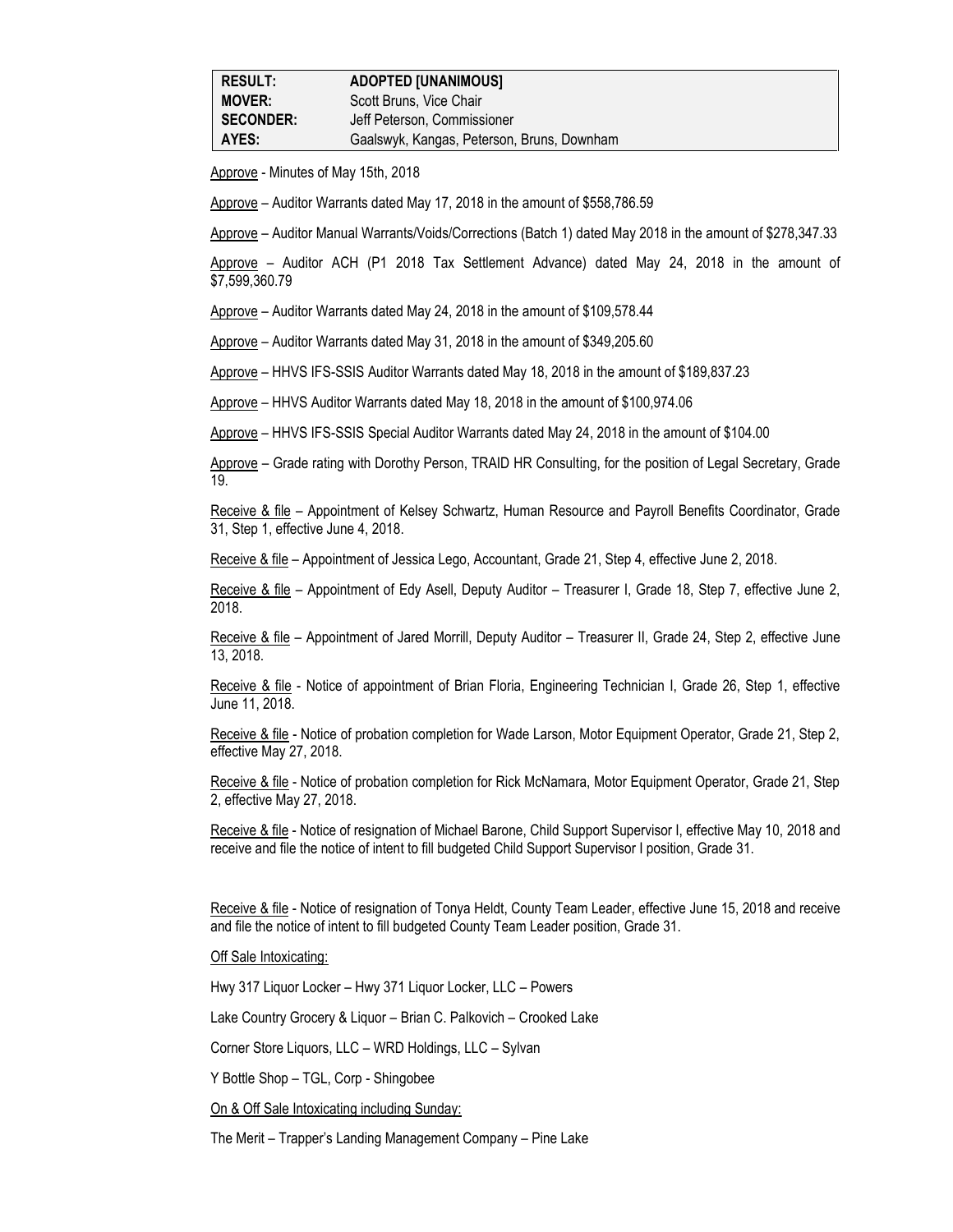The Village Inn – JC2 Investments – Crooked Lake

On Sale Intoxicating including Sunday:

Huddle's South Shore Resort – Huddle's South Shore Resort, Inc – Pine Lake

Maxson Van Eps – American Legion #368 – Powers

Hiawatha Beach Resort – Hiawatha Beach Resort, Inc – Leech Lake

Wine/Strong Beer:

Long Pine Store – Jennifer L. Swiggart & Lee M. Rubitschung – Ponto Lake

Tobacco:

Lazy Moon Backstage Bar – Moondance Jam, Inc – Turtle Lake

Approve – Capital Projects Fund Payments:

Election Systems & Software, LLC \$264,923.13 (Election equipment)

MCCC \$59,195.84 (Pictometry)

Door Doctor \$209.08 (PR HWY Garage – Sheriff's bay)

Widseth Smith Nolting \$487.50 (Longville HWY garage)

Braun Intertec \$3,330.55 (Longville HWY garage)

Ike's Fireplace Heating and Cooling \$7,573.21 (Remer HWY garage)

Grinning Bear Roll Off \$512.46 (Remer HWY garage)

Refund of \$4,456 to be applied against 33-112.6604 for Ike's overpayment for Remer garage

Receive & file – Estate refund initiated by Federal law whereas Minnesota legislation retro-actively changed estate recovery for the Donnie Larsen estate. The three heirs that will be receiving a disbursement from HHVS are Pat Doman, Don Baughman, and Randolph Larsen.

#### Approve: Assessor's Office Abatements

2018 Wyman Nelson, 90-721-212201, Lake Shore, Delete Severed Mineral Parcel

Current \$3.20, Proposed 0.00, Tax \$ Change: (\$3.20)

2018 Mark Kimmerle, 20-020-3103, Leech Lake, Reinstate Homestead

Current \$1,010.00, Proposed \$892.00, Tax \$ Change: (\$118.00)

Authorize – Budget support in the amount of \$5,000 for the Cass County Historical Society.

Award - Permit for Tract #1 (19-134-31; May Township) to Larry Converse for \$25.00.

Award - Permit for Tract #2 (29-138-32; McKinley Township) to Rodney Aker for \$25.00.

Award - Permit for Tract #3 (10-140-25; Smoky Hollow Township) to Terry Mejdrich for \$25.00.

Authorize - Sheriff to accept donations in the amount of \$500.00 from Fairview Township and \$250.00 from Township of Shingobee for the Lakes Area Dive Team.

Authorize – Sheriff to accept donation in the amount of \$400.00 for Sentence to Service Program from Turtle Lake Cemetery of Hope Lutheran Church in Walker.

Award -Contract for forest road repair with Mikes Sand and Gravel not to exceed \$125.00.

Award – Contract for site preparation to Future Forests Inc. not to exceed \$14,390.00 and award the release contract to Future Forests Inc. not to exceed \$12,648.00.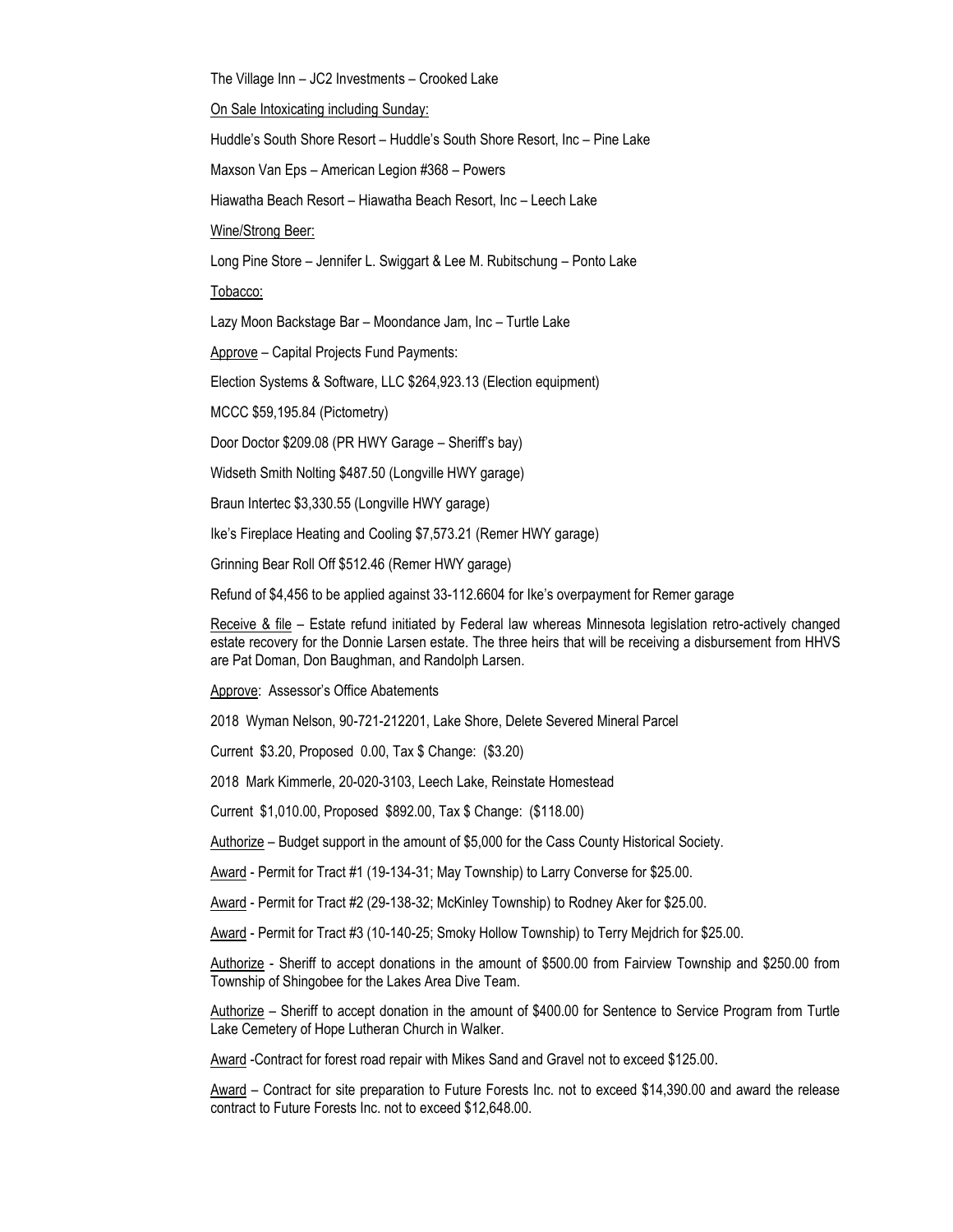Approve – Agreement with DS Solutions for online election judge training as budgeted in 2018, authorizing Election Administrator to sign and execute the agreement.

Approve – Nixle agreement per quote for election and ballot notification system and other future uses, first year fee \$1,084.60, second year fee \$1,800.00.

Authorize – 25% Fund use in the amount of \$1,125 for environmental education at Deep Portage:

Cass Lake – Bena Middle School 75 participants on 5/18/18

Authorize 25% Fund use in the amount of \$2,800 for environmental education at Deep Portage:

Pine River Backus Middle School 56 participants on April 23-24th

Approve – Neumann reclassification as recommended by the Cass County Planning Commission at their May 14, 2018 regular meeting.

Approve - Sorenson reclassification as recommended by the Cass County Planning Commission at their May 14, 2018 regular meeting.

Approve - Hanson reclassification as recommended by the Cass County Planning Commission at their March 12, 2018 regular meeting.

- 3. Peter Lindstrom Clean Energy Resource Teams
	- 3.a. Property Assessed Clean Energy (PACE) Joint Powers Agreement

Peter Lindstrom with Clean Energy Resource Teams provided information on the Property Assessed Clean Energy (PACE) program. He provided information on partners, participating counties, funds saved through energy efficiency, and regional staff contact information. He noted that the PACE program allows businesses to pay for energy efficiency improvements through assessments to the property. The Board asked for additional information regarding the Counties authority to remove assessments, the source of the revolving loan fund, and feedback from the Cass County Economic Development Corporation. A motion to adopt Resolution 33-18 entering into a Joint Powers agreement with the Port Authority of the City of Saint Paul was tabled by the Board pending the request for additional information.

| <b>RESULT:</b>   | <b>APPROVED [UNANIMOUS]</b>                |
|------------------|--------------------------------------------|
| <b>MOVER:</b>    | Jeff Peterson, Commissioner                |
| <b>SECONDER:</b> | Neal Gaalswyk, Commissioner                |
| AYES:            | Gaalswyk, Kangas, Peterson, Bruns, Downham |

- 4. Emilee Nelson The Conservation Fund
	- 4.a. Camp Ripley Sentinel Land Acquisition

Emilee Nelson with The Conservation Fund and Todd Holman with The Nature Conservancy provided information on a land acquisition project with Camp Ripley. They noted the location of the project, parcels involved, objectives, and timelines. It was also noted that this proposed project protects lands in fee with the Department of Defense sentinel landscape project started in 2004. They provided feedback from the local township regarding the acquisition proposal. They then asked for a motion to adopt Resolution 32-18 supporting the land acquisition in Cass County consistent with Camp Ripley's Land Management plan.

Commissioner Gaalswyk offered Resolution No. 32-18 moved its adoption, Commissioner Downham seconded:

Camp Ripley Land Acquisition Support

Whereas, Cass County has adopted a forest management plan and public land preservation policy of no net loss of public managed lands that included utilization of multiple tools to achieve these objectives;

Whereas, the local Township supports the acquisition of land associated with this request.

Whereas, this resolution is offered to reiterate the purpose of the forest and land asset management plan encouraging progress within the goals of the plan by supporting agencies and partners working together to support the goals of Cass County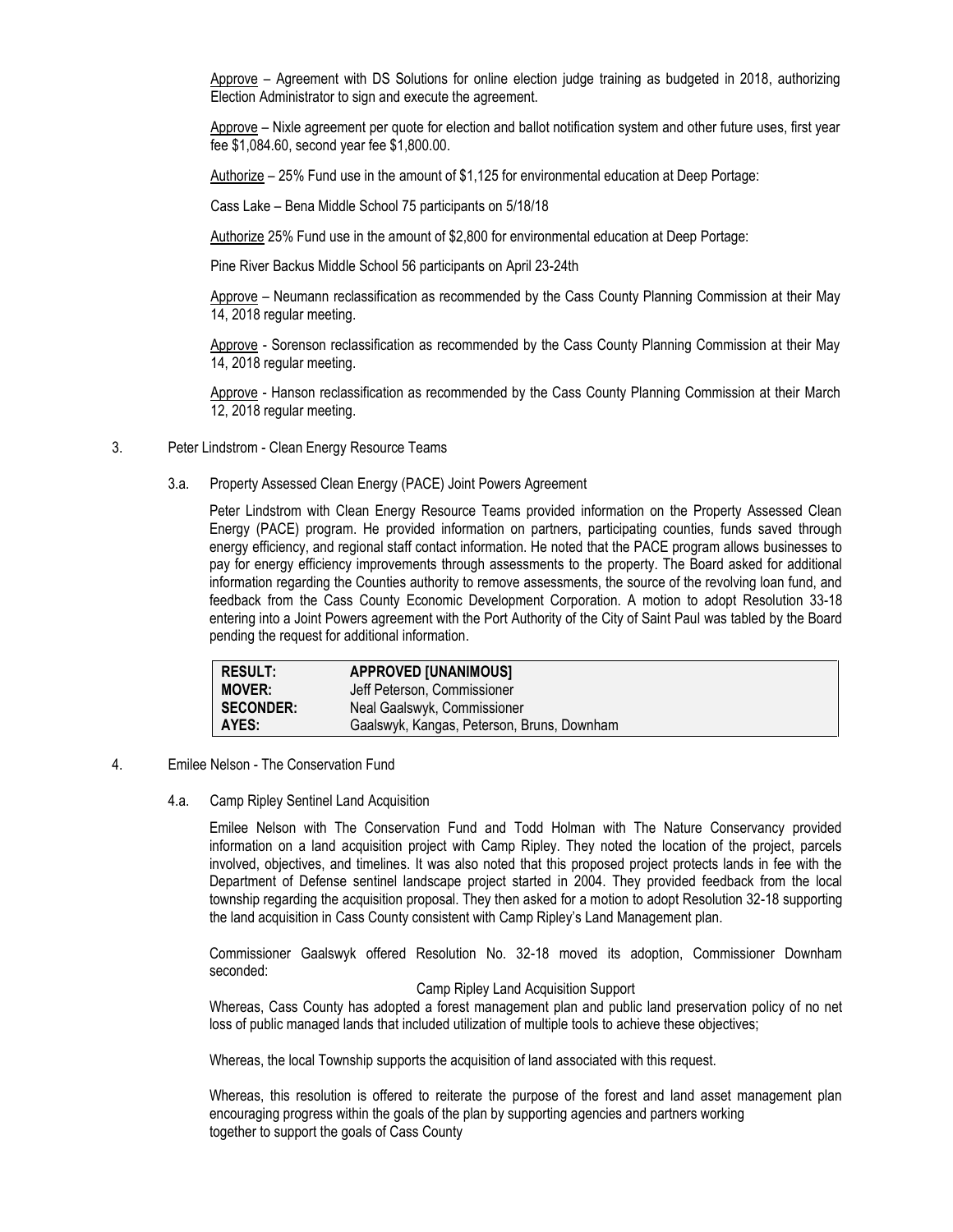Therefore, be it resolved that the Cass County Board of Commissioners supports The Conservation Fund's Outdoor Heritage Fund application to the Lessard Sams Outdoor Heritage Council to acquire lands within Cass County as part of a joint application that includes Cass County and the Camp Ripley Sentinel Landscape program area.

Resolution No. 32-18 was adopted by majority vote: Ayes: Gaalswyk, Bruns, Downham, Kangas, Peterson Nays: None.

| <b>RESULT:</b>   | <b>APPROVED [UNANIMOUS]</b>                |
|------------------|--------------------------------------------|
| <b>MOVER:</b>    | Neal Gaalswyk, Commissioner                |
| <b>SECONDER:</b> | Dick Downham, Commissioner                 |
| AYES:            | Gaalswyk, Kangas, Peterson, Bruns, Downham |

- 5. Jessica Manifold Environmental Services Department
	- 5.a. Public Hearing 2nd Reading for Landuse Ordinance Revisions

Chairman Kangas opened the public hearing to consider Landuse Ordinance revisions at 9:52am. Environmental Services staff described the written comments received by the planning commission as a result of the hearing notice and no one appeared before the Board to comment. Staff from Environmental services provided a summary of the proposed revisions. Chairman Kangas closed the public hearing at 9:59am. A motion to adopt the Landuse Ordinance revisions as presented with an effective date 30 after publication was made by Commissioner Downham and seconded by Commissioner Bruns. After a discussion regarding animal units and agricultural exemptions in the proposed revisions, both Commissioner Downham and Bruns withdrew their motions. A motion to table the Landuse Ordinance revisions and remand to the Planning Commission was made by Commissioner Gaalswyk and seconded by Commissioner Peterson.

| <b>RESULT:</b>   | <b>APPROVED [UNANIMOUS]</b>                |
|------------------|--------------------------------------------|
| <b>MOVER:</b>    | Neal Gaalswyk, Commissioner                |
| <b>SECONDER:</b> | Jeff Peterson, Commissioner                |
| I AYES:          | Gaalswyk, Kangas, Peterson, Bruns, Downham |

5.b. Approve Change Order for Leech Lake 1W1P

Jessica Manifold Deputy Director of Environmental Services presented a change order for the Leech Lake River One Watershed One Plan in the amount for \$21,360. Board members serving on policy committees for one watershed one plans commented on the differences between the Pine River watershed plan and the Leech Lake River watershed plan process. It was noted that the change order provided tasks to be completed with the additional funds but limited information on the need for the changes in the plan. After a brief discussion, Commissioner Gaalswyk made a motion to table the change order until move information was provided from BWSR and the consultant.

| <b>RESULT:</b><br><b>MOVER:</b> | <b>APPROVED [UNANIMOUS]</b><br>Neal Gaalswyk, Commissioner |
|---------------------------------|------------------------------------------------------------|
| <b>SECONDER:</b>                | Jeff Peterson, Commissioner                                |
| AYES:                           | Gaalswyk, Kangas, Peterson, Bruns, Downham                 |

- 6. Sandra Norikane Chief Financial Officer
	- 6.a. Public Hearing on Capital Improvement Plan

Chairman Kangas opened the public hearing at 10:20am. No one from the public requested to be heard and no written comments were received as a result of the hearing notice. Chairman Kangas closed the hearing at 10:22am. Chief Financial Officer Sandra Norikane provided details on updates to the capital plan. She noted that 2018 projects can be tracked through consent agenda items during regular Board meetings. She then asked for a motion to approve the Cass County 2019-2023 Capital Improvement Plan.